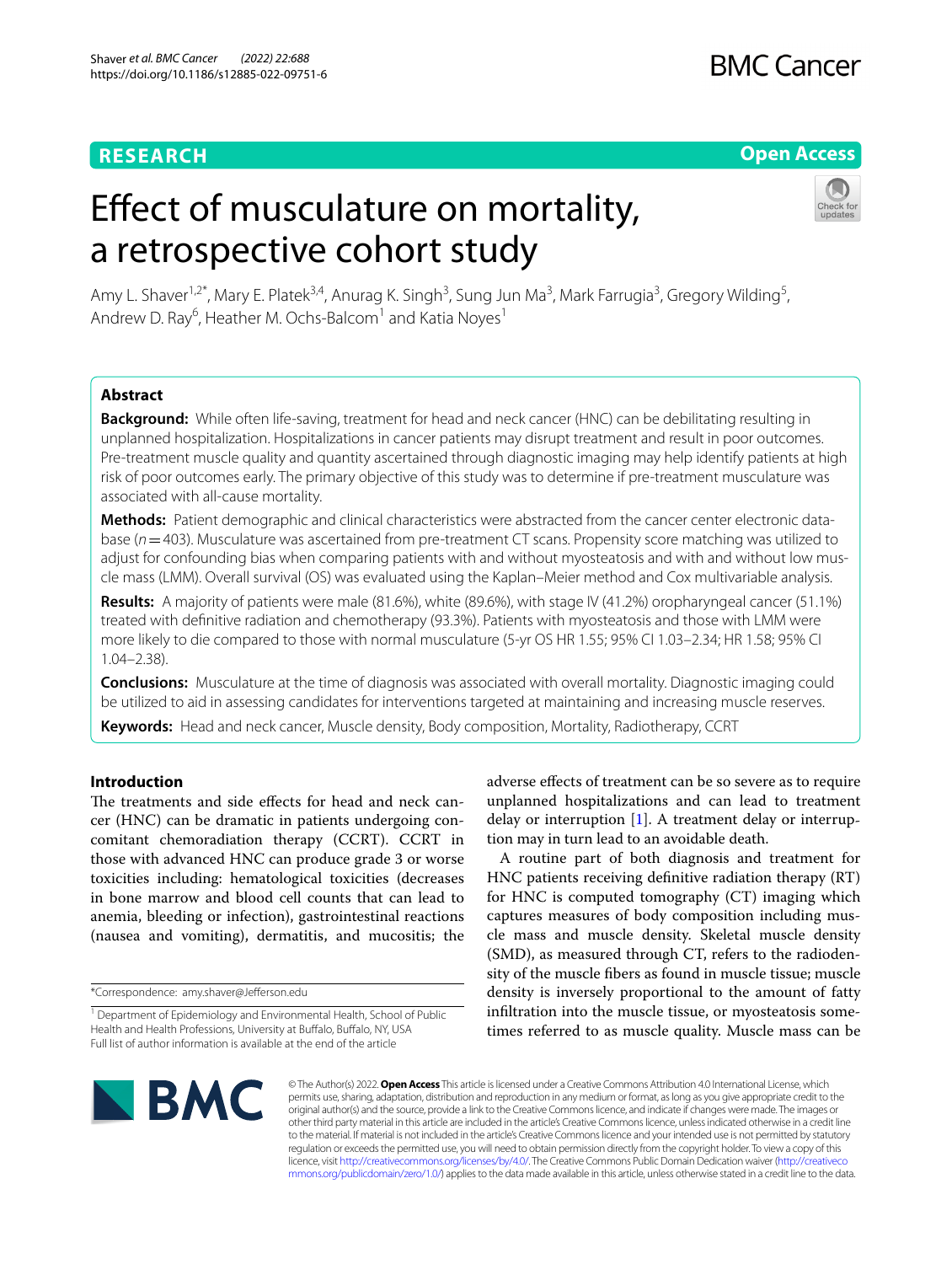compared between patients after CT measurement by calculating the skeletal muscle index (SMI). Since CT is routinely performed on HNC patients receiving defnitive RT, SMD and SMI could be ascertained more regularly without causing additional patient burden. By ascertaining SMD and SMI, it may be possible to identify patients at risk for complications and poor outcomes during and after cancer treatment. Cancer patients facing unplanned hospitalization during cancer care are at increased risk of moderate to severe fatigue, depression, and post-traumatic stress disorder and may have to delay or stop their cancer treatment [[2\]](#page-7-1).

The aim of the current study was to evaluate the relationship between pre-treatment musculature and allcause mortality in HNC patients. We hypothesized that those with poor musculature would have higher risk of dying from all causes than those with normal musculature.

#### **Methods**

#### **Study design and population**

We conducted a retrospective cohort study including survival analysis on a sample of squamous cell HNC patients treated with defnitive radiation therapy over 18 years of age at Roswell Park Comprehensive Cancer Center (RPCCC), a facility in Western New York between 2008 and 2017. Those without readable wholebody -CT scans of the third lumbar (L3) vertebral body were excluded. Those persons where contrast dye was utilized were also excluded as contrast dye has been shown to alter the reported density of muscle tissue [\[3](#page-7-2)]. Survival was ascertained through clinical follow‐up, electronic medical record search, and follow‐up phone calls to patients and family members. The Institutional Review Board at RPCCC approved the study.

#### **Marker measurement**

Imaging software (SliceOmatic Software by TomoVision, version 5.0) was used to quantify the cross-sectional area of muscle (a measure of skeletal muscle mass) and adipose tissue (in centimeters squared) at L3. The imaging software allows for measurement of skeletal muscle, visceral adipose tissue, subcutaneous adipose tissue, and intermuscular adipose tissue through the use of tissuespecific Hounsfield Units (HU) ranges  $[4]$  $[4]$ . The L3 level is used when estimating body composition as the estimates of skeletal muscle mass were previously and extensively validated based on measurements taken from the slice at this level of the body [[5\]](#page-7-4). Other validation studies have shown that estimates of other whole body volumes from the L3 level are valid including fat estimates [\[6](#page-7-5)]. A measure of skeletal muscle mass, skeletal muscle index (SMI) was created by adjusting muscle mass for patient height (calculated by dividing the muscle area at L3 by patient height in meters squared). This adjustment is completed to enable comparisons between subjects and to determine low muscle mass (LMM). Skeletal muscle radiodensity (SMD), as measured by the mean radiation attenuation in HU, was used as the measure of muscle density.

SliceOmatic was also used to quantify adipose tissue in centimeters squared at the L3 level using the same method as described above [\[4](#page-7-3)]. Total adipose tissue (TAT) area at L3 in  $cm<sup>2</sup>$  was constructed through addition of visceral adipose tissue (VAT), subcutaneous adipose tissue (SAT) and intermuscular adipose tissue (IMAT) and each was reported.

#### **Covariates and confounders**

Age was expressed in years and parameterized as a continuous variable. Sex was parameterized as a dichotomous variable. Primary tumor site was recorded and reported as oropharynx, laryngeal, and other. Smoking status was categorized as current (an active daily smoker), former (an individual who has quit smoking at some point in the past and is now smoke-free), or never smoker (an individual who has never smoked). HPV was categorized as positive, negative, or inapplicable. Number of comorbidities was captured and parameterized as continuous. Staging of the tumor was categorized according to AJCC staging. Treatment was reported as follows: radiation therapy alone or radiation therapy plus chemotherapy. Median age of 61 years was utilized during analysis. Muscle density was dichotomized as myosteatosis and normal according to BMI appropriate cut-ofs for head and neck cancer as previously described excluding the requirement for≥8% weight loss as this is not a consistent criterion [[7,](#page-7-6) [8](#page-7-7)]. Myosteatosis based on low muscle radiodensity has been used extensively in the literature. Myosteatosis was defned as < 41 Hounsfeld units (HU) for those with a BMI in the healthy or underweight range  $(\leq 24.9)$  and  $< 33$  HU for those with a BMI in the overweight or obese range  $(\geq 25.0)$  [[7](#page-7-6), [9\]](#page-7-8). Low muscle mass (LMM) was defined as SMI <  $41 \text{ cm}^2/\text{m}^2$  in females and SMI <  $43 \text{ cm}^2/\text{m}^2$  in males if of a normal BMI ( $BMI < 25 \text{ kg/m}^2$ ) and LMM was  $SMI < 53$  cm<sup>2</sup>/m<sup>2</sup> if  $BMI \ge 25$  kg/m<sup>2</sup> as done in prior studies [\[7](#page-7-6), [9](#page-7-8)]. Unplanned hospitalization within 3 months after completing RT was dichotomous (yes vs no). Overall survival (OS) was defned as time interval from diagnosis to last follow up or death by any cause.

#### **Statistical analysis**

To compare categorical and continuous variables in patients with and without unplanned hospitalizations,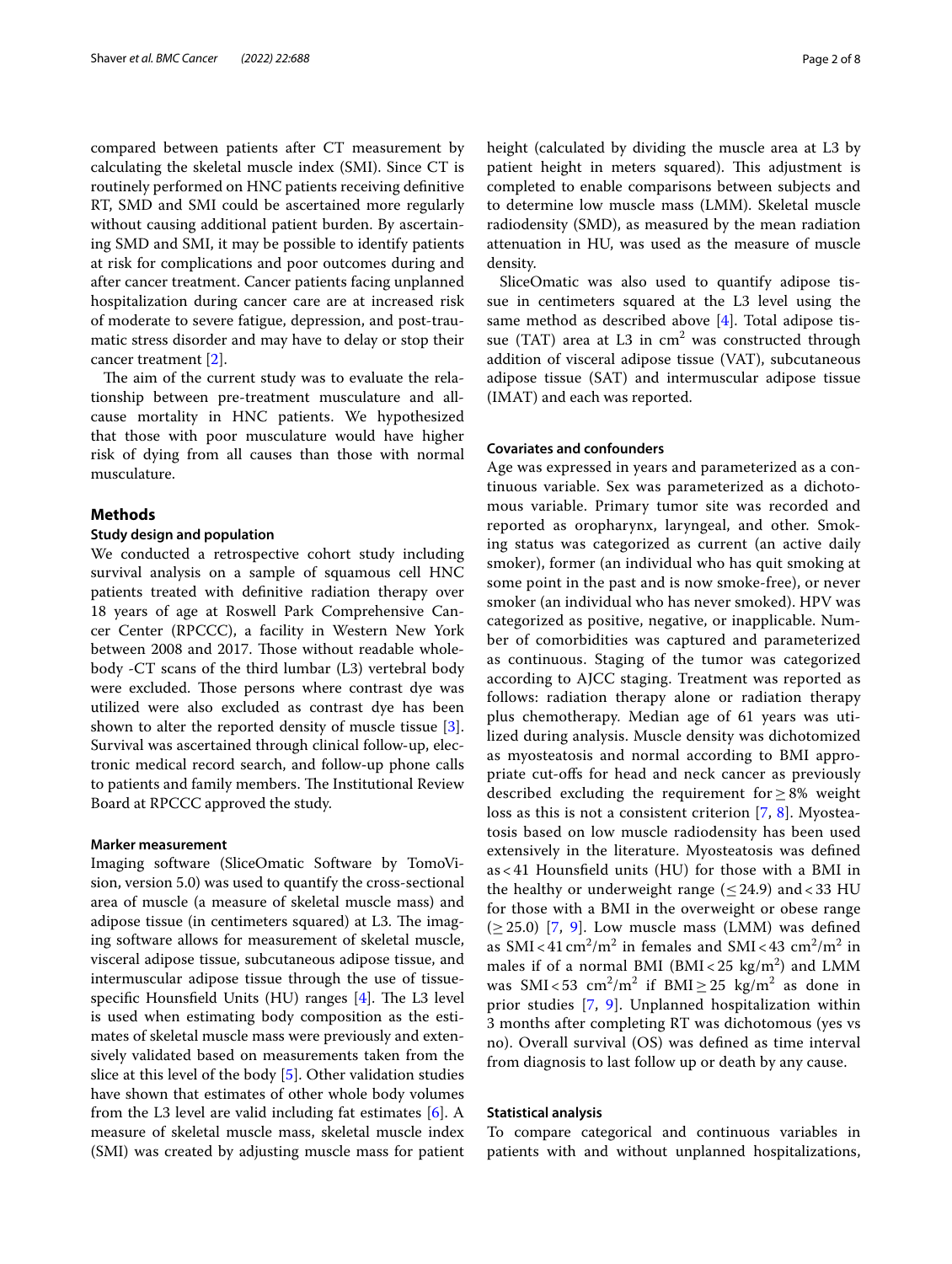Fisher's exact tests and student's t-tests were performed, as appropriate.

Cox multivariable regression analysis was performed to evaluate variables associated with OS, after adjusting for age, gender, race, tumor stage, tumor site, treatment type, human papilloma virus (HPV) status, comorbidity, alcohol intake, and smoking status. Kaplan–Meier and logrank tests were also performed to analyze OS. Propensity score matching in patients for myosteatosis and LMM was performed to control for confounding bias. Matching characteristics included clinically relevant variables used for Cox multivariable regression analysis. Matching was based on nearest neighbor method in a 1:1 ratio with no replacement and a caliper distance of 0.2 of the standard deviation of the logit of the propensity score [\[10](#page-7-9), [11](#page-7-10)].

All  $p$  values were two-sided and variables with  $p \leq 0.05$  were considered signifcant. Statistical analyses were performed using SAS (SAS Institute, Cary, NC) and R (R Project for Statistical Computing, version 4.0.2).

#### **Results**

#### **Population characteristics at baseline**

Data from 403 patients were analyzed for this study (fowchart of included subjects Supplemental Figure [1\)](#page-6-0). Baseline demographics and physical characteristics of patients prior to matching were recorded (Table [1](#page-4-0)). Median follow up was 64.5 months (interquartile range  $40.3-87.1$ ). The average age of patients was  $60.9 \pm 10.3$  years and the majority were white (89.6%) and male (81.6%). The average number of comorbidities was nearly 2 (2.2 $\pm$ 1.8). Most patients were former smokers (50.1%), current alcohol drinkers (56.6%) and overweight (mean BMI  $27.8 \pm 5.8$ ).

A majority of patients had oropharyngeal cancer (51.1% overall) followed by laryngeal cancer (24.8%) and only just over one-third had HPV-associated tumors (40.7%). The distribution of stage from I-IV was as follows: 0.3% at stage 0, 4.2% at stage I, 29.5% at stage II, 24.8% at stage III, and 41.2% at stage IV. A vast majority of patients were treated with both defnitive radiation and chemotherapy (93.3%), while the remainder of patients were treated with radiation alone (6.7%).

The average skeletal muscle density (SMD) among those with myosteatosis was  $30.5 \pm 5.8$  HU and the average skeletal muscle index was  $44.3 \pm 8.4$  cm<sup>2</sup>/m<sup>2</sup>; whereas among normal musculature these compositional measures were  $43.4 \pm 5.3$  HU and  $58.3 \pm 10.1$  cm<sup>2</sup>/m<sup>2</sup>, respectively. Total adipose tissue was diferent between the two groups  $(p<0.0001)$  with the largest difference occurring in visceral adipose tissue (VAT). Within the baseline cohort, 135 patients (33.5%) had low muscle mass (LMM). Of those with LMM, 85 had co-occurring myosteatosis. There were 95 unplanned hospitalizations

during the study period accounting for an incidence proportion of 23.6%.

#### **Mortality**

During the study period, 180 persons died producing a mortality rate of 44.7%. Prior to matching, our Cox multivariable analysis showed both LMM (HR 1.25, 95% CI 0.89–1.75, *p*=0.19) and myosteatosis (HR 1.14, 95% CI 0.81–1.60,  $p = 0.46$ ) were not associated with OS.

After matching, all variables were well balanced (Table [2\)](#page-5-0). A total of 98 and 102 matched pairs were identifed for those with versus without myosteatosis and low versus normal muscle mass, respectively. Patients with myosteatosis were associated with worse OS (5-year OS 55.8% vs 63.4%; HR 1.55, 95% CI 1.03–2.34, *p*=0.037; Fig. [1](#page-3-0)). Patients with LMM were associated with worse OS (5-year OS 52.9% vs 67.3%; HR 1.58, 95% CI 1.04– 2.38,  $p = 0.032$ ; Fig. [2](#page-6-1)).

#### **Discussion**

The results of the study indicated that baseline musculature (both myosteatosis and low muscle mass) was predictive of all-cause mortality in this cohort of HNC patients. Low muscle mass has been tied to chemotoxicity through a number of mechanisms. Chemotherapy and radiation can cause muscle wasting via infammation and activation of the NF- $\kappa$ B pathway [\[12](#page-7-11), [13](#page-7-12)]. Those patients with less dense muscle or, less muscle mass at the beginning of therapy may be less likely to tolerate full therapy and therefore more likely to succumb to their cancer [\[14](#page-7-13)].

The study population was in accord with HNC populations typical of the United States: the study population was predominately male, non-Hispanic white, with an oropharyngeal primary tumor site [[15](#page-7-14)]. Our measure of SMD was slightly higher than a prior study of myosteatosis and sarcopenia in HNC patients (38.6 vs 30.5 HU at baseline) [\[7](#page-7-6)]. Our measure of SMD was in accord with other studies of diferent cancer patients prior to treatment [\[16,](#page-7-15) [17\]](#page-7-16). A systematic review found a wide range of prevalence in sarcopenic and low muscle mass defnitions. Pre-treatment prevalence ranged from 6.6–70% in HNC patients  $[18]$  $[18]$ . The review found that low muscle mass was associated with decreased overall survival but that more studies were needed to verify the fndings.

A recent prospective cohort study by Thureau et al. examined the relationship between pre-treatment sarcopenia (determined solely through CT evaluation at the L3 level) and both treatment-related toxicities and overall survival  $[19]$  $[19]$ . The current study was in accord with the prospective cohort study's findings. The Thureau et al. study found that although sarcopenia did not have an association with treatment related toxicity there was a signifcant association with overall survival HR 1.9 (95%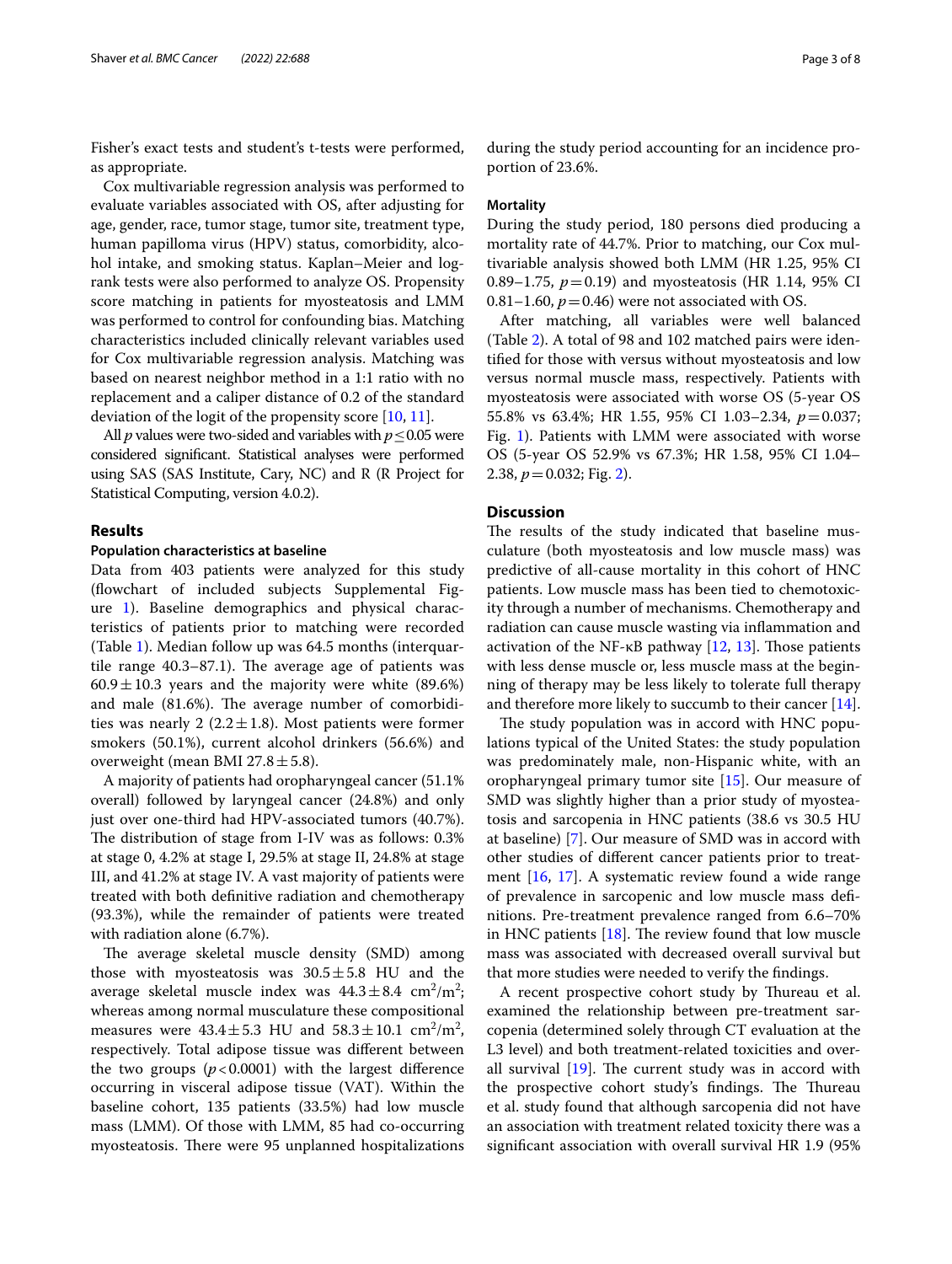

<span id="page-3-0"></span>CI 1.1, 3.25) which is in line with the fndings of the current study.

A similarly sizedstudy (matched sample *n*=100 vs  $n=99$ ) by Findlay et al. indicated that treatment completion was similar for those HNC patients with and without pre-treatment myosteatosis while including a much higher percentage of stage IV cancers  $(62%)$  [\[7](#page-7-6)]. The same study found not signifcant association between pretreatment myosteatosis and unplanned hospitalization (OR 3.45; 95% CI 0.93, 12.64;  $p = 0.063$ ). The Findlay et al. study performed a survival analysis and also found similar associations to the current study between overall survival, baseline LMM (HR 3.87; 95% CI 1.22, 12.24; *p*=0.02) and myosteatosis (HR 8.86; 95% CI 1.12, 69.88; *p*=0.038).

A retrospective cohort study was conducted at the University Medical Center Utrecht on locally advanced HNC patients treated with chemoradiation. The study was conducted in a similar timeframe to this study from 2012 to 2018. Chargi et al. also found that low skeletal muscle mass at diagnosis was prognostic for overall survival (HR 2.1; 95% CI 1.1–4.1; *p* = 0.03).

Muscle density and myosteatosis are still relatively new areas of exploration in HNC and so comparable studies are limited. A study by Murnane et al. examined the rate

of overall survival and complications following radical surgery in oesophageal and gastric cancer patients. Those with myosteatosis compared to normal musculature had a reduced 5 year overall (54.1 vs. 83%,  $p = 0.004$ ) and disease-free (55.2 vs. 87.2%, *p*=0.007) survival.

A study by Charette et al*.* performed a post-hoc analysis of two clinical trials on colorectal cancer patients [\[20](#page-7-19)]. The post-hoc analysis indicated that myosteatosis was indicative of poor survival which is similar to the fndings of this study. Charette et al*.* also found that the factor with the most negative impact on survival was visceral adipose tissue and those are the persons in the current study who were hospitalized at a higher percent.

A recent study by Schaffler-Schaden et al. failed to fnd a signifcant association between visceral adiposity, BMI, myosteatosis, and complications following surgery with curative intent in colorectal cancer patients [[21](#page-7-20)]. The Schaffler-Schaden et al. study indicated that in the non-obese population the only statistically signifcant predictor was lean muscle mass. It is possible that the efect of myosteatosis is diferent in the non-obese population.

The study had a number of strengths. The study was a cohort design allowing for the exposure to be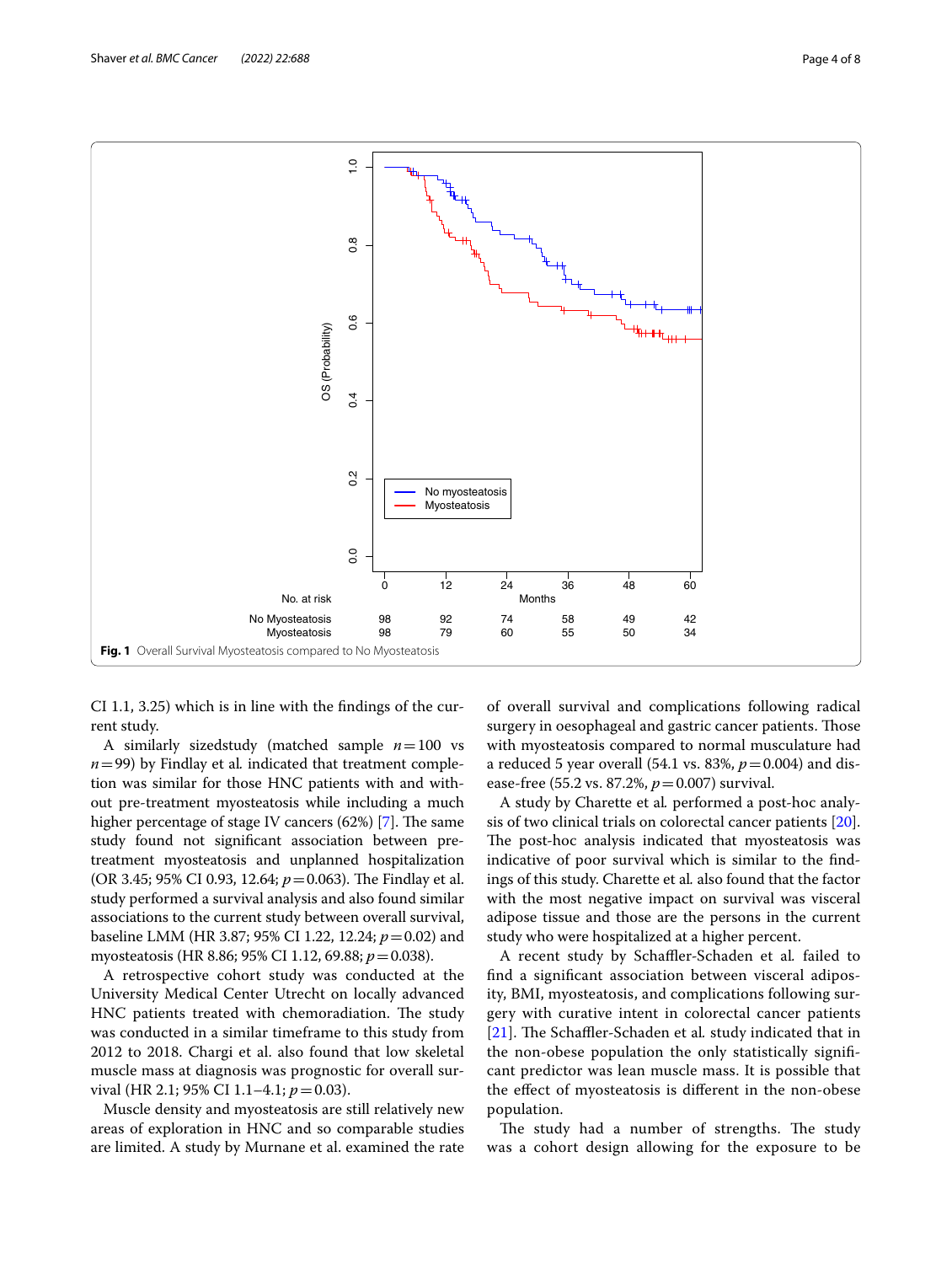| Characteristic             | All $n = 403$ | Myosteatosis $n = 150$ (37.2) | Normal Musculature $n = 253$ (62.8) | $\boldsymbol{p}$ |
|----------------------------|---------------|-------------------------------|-------------------------------------|------------------|
| Age (years)                | 60.9 (10.3)   | 65.2 (10.9)                   | 58.4 (9.0)                          | < 0.0001         |
| Sex                        |               |                               |                                     | < 0.0001         |
| Male                       | 329 (81.6)    | 97 (64.7)                     | 232 (91.7)                          |                  |
| Female                     | 74 (18.4)     | 53 (35.3)                     | 21(8.3)                             |                  |
| Race                       |               |                               |                                     | 0.14             |
| White                      | 361 (89.6)    | 130 (86.7)                    | 231 (91.3)                          |                  |
| <b>BIPOC</b>               | 42 (10.4)     | 20 (13.3)                     | 22(8.7)                             |                  |
| BMI ( $kg/m2$ )            | 27.8 (5.8)    | 25.3(6.1)                     | 29.3 (5.1)                          | < 0.0001         |
| SMI ( $cm2/m2$ )           | 53.1 (11.7)   | 44.3 (8.4)                    | 58.3 (10.1)                         | < 0.0001         |
| VAT $(cm^2)$               | 163.3 (96.3)  | 129.6 (88.1)                  | 183.3 (95.5)                        | < 0.0001         |
| $SAT$ (cm <sup>2</sup> )   | 181.4 (94.7)  | 165.7 (102.9)                 | 190.7 (88.5)                        | 0.01             |
| IMAT $(cm2)$               | 13.0(8.1)     | 16.4(9.3)                     | 11.0(6.5)                           | < 0.0001         |
| TAT $(cm2)$                | 357.7 (164.5) | 311.8 (168.0)                 | 385.0 (156.4)                       | < 0.0001         |
| SMD (HU)                   | 38.6 (8.3)    | 30.5(5.8)                     | 43.4 (5.3)                          | < 0.0001         |
| Low Muscle Mass            |               |                               |                                     | < 0.0001         |
| Yes                        | 135 (33.5)    | 85 (56.7)                     | 50 (19.8)                           |                  |
| No                         | 268 (66.5)    | 65 (43.3)                     | 203 (80.2)                          |                  |
| Comorbidities              | 2.2(1.8)      | 2.3(1.8)                      | 2.1(1.9)                            | 0.33             |
| Tumor site                 |               |                               |                                     | 0.001            |
| Oropharynx                 | 206 (51.1)    | 61 (40.7)                     | 145 (57.3)                          |                  |
| Larynx                     | 100 (24.8)    | 51 (34.0)                     | 49 (19.4)                           |                  |
| Other                      | 32 (7.9       | 38 (25.3)                     | 59 (23.3)                           |                  |
| AJCC stage                 |               |                               |                                     | 0.005            |
| $0 - 11$                   | 137 (34.0)    | 39 (26.0)                     | 98 (38.7)                           |                  |
| Ш                          | 100 (24.8)    | 40 (26.7)                     | 60 (23.7)                           |                  |
| IV                         | 166(41.2)     | 71 (47.3)                     | 95 (37.6)                           |                  |
| <b>HPV</b>                 |               |                               |                                     | < 0.0001         |
| Positive                   | 164 (40.7)    | 40 (26.7)                     | 124 (49.0)                          |                  |
| Negative                   | 96 (23.8)     | 48 (32.0)                     | 48 (19.0)                           |                  |
| Inapplicable               | 143 (35.5)    | 62 (41.3)                     | 81 (32.0)                           |                  |
| Treatment                  |               |                               |                                     | 0.001            |
| RT only                    | 27(6.7)       | 18 (12.0)                     | 9(3.6)                              |                  |
| RT+Chemotherapy            | 376 (93.3)    | 132 (88.0)                    | 244 (96.4)                          |                  |
| Smoking status             |               |                               |                                     | 0.02             |
| Current                    | 110 (27.3)    | 50 (33.3)                     | 60 (23.7)                           |                  |
| Former                     | 202 (50.1)    | 76 (50.7)                     | 126 (49.8)                          |                  |
| Never                      | 91 (22.6)     | 24 (16.0)                     | 67(26.5)                            |                  |
| Alcohol consumption        |               |                               |                                     | 0.41             |
| Current                    | 228 (56.6)    | 81 (54.0)                     | 147 (58.1)                          |                  |
| Former                     | 88 (21.8)     | 37 (24.7)                     | 51 (20.2)                           |                  |
| Never                      | 69 (17.1)     | 23 (15.3)                     | 46 (18.2)                           |                  |
| Unknown                    | 18(4.5)       | 9(6.0)                        | 9(3.6)                              |                  |
| Unplanned hospitalizations |               |                               |                                     | 0.12             |
| None                       | 308 (76.4)    | 121 (80.7)                    | 187 (73.9)                          |                  |
| One                        | 95 (23.6)     | 29 (19.3)                     | 66 (26.1)                           |                  |

#### <span id="page-4-0"></span>**Table 1** Patient characteristics overall and according to muscle density

*Abbreviations*: *AJCC* American Joint Committee on Cancer, *AMS* Altered mental status, *BMI* Body mass index, *HNC* Head and neck cancer, *HU* Hounsfeld Units, *HPV* Human papilloma virus, *IMAT* Intermuscular adipose tissue, *kg* kilograms, *SAT* Subcutaneous adipose tissue, *SMD* Skeletal muscle density, *SMI* Skeletal muscle index, *TAT* Total adipose tissue, *VAT* Visceral adipose tissue

Data are presented as frequency (percent), mean (SD), or median (IQR)

ascertained prior to the outcome. Only patients with imaging of L3 were included which allowed for consistency in the measurement of body composition

parameters and served to decrease measurement bias. Patient scans were only be used if they were full-body CT scans thus improving rigor and reproducibility.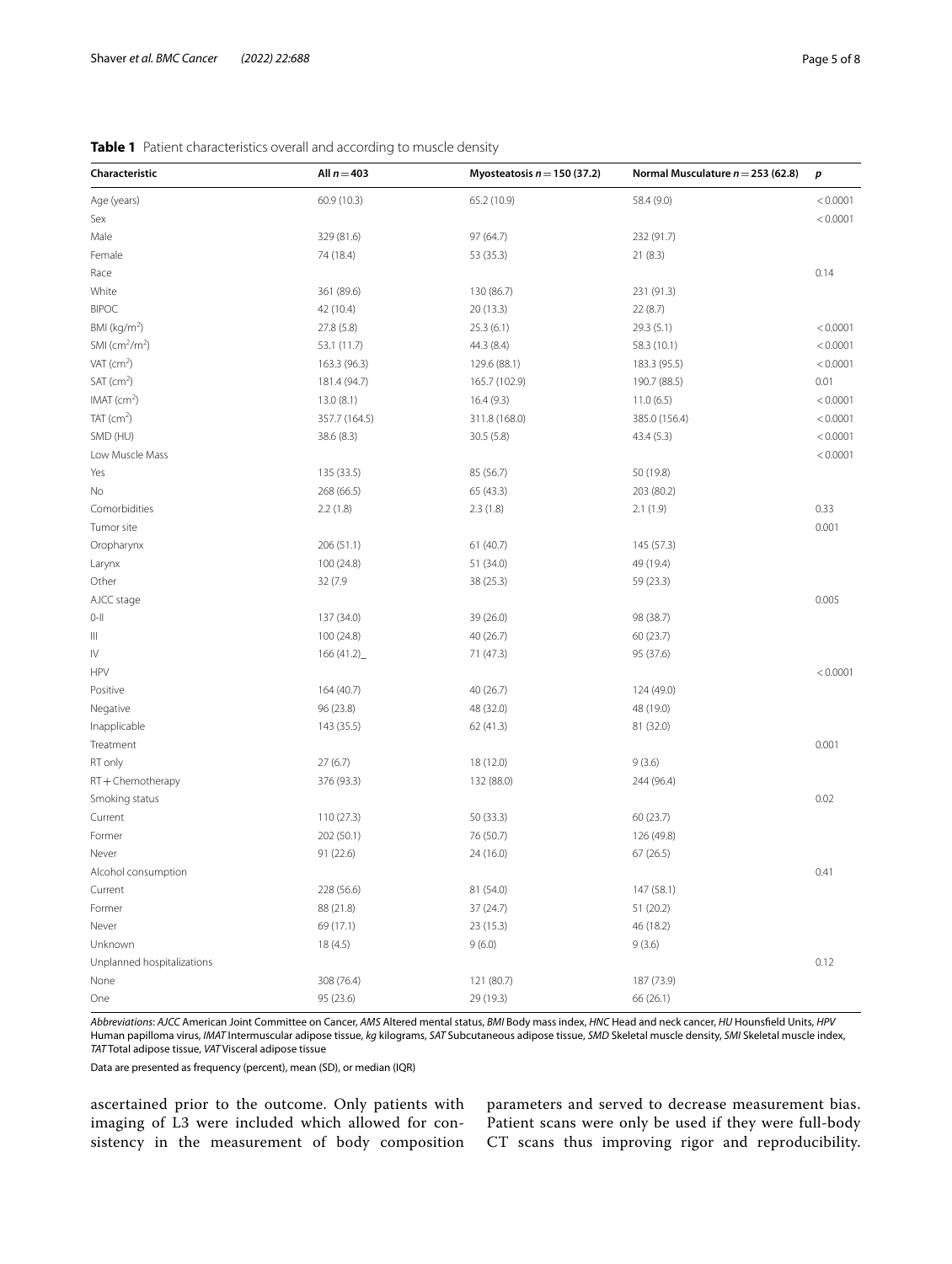#### <span id="page-5-0"></span>**Table 2** Characteristics of

| Table 2 Characteristics of matched pairs |                       |      |                          |      |                  |               |      |                     |      |      |  |
|------------------------------------------|-----------------------|------|--------------------------|------|------------------|---------------|------|---------------------|------|------|--|
|                                          | Myosteatosis $n = 98$ |      | No Myosteatosis $n = 98$ |      |                  | LMM $n = 102$ |      | Normal MM $n = 102$ |      |      |  |
|                                          | N                     | %    | N                        | %    | $\boldsymbol{p}$ | N             | %    | N                   | %    | p    |  |
| Age                                      |                       |      |                          |      | 0.88             |               |      |                     |      | 1    |  |
| < 61                                     | 62                    | 63.3 | 64                       | 65.3 |                  | 68            | 66.7 | 69                  | 67.6 |      |  |
| $> = 61$                                 | 36                    | 36.7 | 34                       | 34.7 |                  | 34            | 33.3 | 33                  | 32.4 |      |  |
| Sex                                      |                       |      |                          |      | 0.60             |               |      |                     |      | 0.85 |  |
| Female                                   | 22                    | 22.4 | 18                       | 18.4 |                  | 18            | 17.6 | 16                  | 15.7 |      |  |
| Male                                     | 76                    | 77.6 | 80                       | 81.6 |                  | 84            | 82.4 | 86                  | 84.3 |      |  |
| Race                                     |                       |      |                          |      | 0.65             |               |      |                     |      | 0.81 |  |
| White                                    | 86                    | 87.8 | 89                       | 90.8 |                  | 94            | 92.2 | 92                  | 90.2 |      |  |
| <b>BIPOC</b>                             | 12                    | 12.2 | 9                        | 9.2  |                  | 8             | 7.8  | 10                  | 9.8  |      |  |
| <b>Comorbidities</b>                     |                       |      |                          |      | 0.96             |               |      |                     |      | 0.86 |  |
| None                                     | 16                    | 16.3 | 18                       | 18.4 |                  | 17            | 16.7 | 19                  | 18.6 |      |  |
| 1                                        | 25                    | 25.5 | 27                       | 27.6 |                  | 25            | 24.5 | 27                  | 26.5 |      |  |
| $\overline{2}$                           | 16                    | 16.3 | 14                       | 14.3 |                  | 14            | 13.7 | 16                  | 15.7 |      |  |
| $3+$                                     | 41                    | 41.8 | 39                       | 39.8 |                  | 46            | 45.1 | 40                  | 39.2 |      |  |
| Tumor site                               |                       |      |                          |      | 0.79             |               |      |                     |      | 0.66 |  |
| Oropharynx                               | 44                    | 44.9 | 46                       | 46.9 |                  | 48            | 47.1 | 53                  | 52.0 |      |  |
| Larynx                                   | 31                    | 31.6 | 33                       | 33.7 |                  | 32            | 31.4 | 26                  | 25.5 |      |  |
| Other                                    | 23                    | 23.5 | 19                       | 19.4 |                  | 22            | 21.6 | 23                  | 22.5 |      |  |
| AJCC stage                               |                       |      |                          |      | 0.34             |               |      |                     |      | 0.98 |  |
| $0 - 11$                                 | 28                    | 28.6 | 32                       | 32.7 |                  | 30            | 29.4 | 32                  | 31.4 |      |  |
| Ш                                        | 19                    | 19.4 | 25                       | 25.5 |                  | 24            | 23.5 | 24                  | 23.5 |      |  |
| IV                                       | 51                    | 52.0 | 41                       | 41.8 |                  | 48            | 47.1 | 46                  | 45.1 |      |  |

*Abbreviations*: *AJCC* American Joint Committee on Cancer, *BIPOC* Black Indigenous People of Color, *LMM* Low muscle mass, *MM* Muscle mass, *RT* Radiation therapy Data are presented as frequency (percent), mean (SD)

**Myosteatosis NA 1**

**HPV 0.81 0.68**

**Treatment 1 1**

**Smoking 0.98 0.80**

**Alcohol 0.92 0.75**

**Muscle mass 1 NA**

Positive 21 21.4 23 23.5 22 21.6 26 25.5 Negative 29 29.6 32 32.7 35 34.3 37 36.3 N/A 48 49.0 43 43.9 45 44.1 39 38.2

RT only 7 7.1 8 8.2 6 5.9 6 5.9 Chemoradiation 91 92.9 90 91.8 96 94.1 96 94.1

Current 20 20.4 20 20.4 22 21.6 26 25.5 Former 45 45.9 47 48.0 50 49.0 48 47.1 Never 33 33.7 31 31.6 30 29.4 28 27.5

Current 18 18.4 18 18.4 19 18.6 16 15.7 Former 20 20.4 21 21.4 20 19.6 26 25.5 Never 56 57.1 57 58.2 60 58.8 58 56.9 N/A 4 4.1 2 2.0 3 2.9 2 2.0

Normal 49 50.0 48 49.0 0 0.0 102 100.0 Low 49 50.0 50 51.0 102 100.0 0 0.0

No 0 0.0 98 100.0 53 52.0 53 52.0 Yes 98 100.0 0 0.0 49 48.0 49 48.0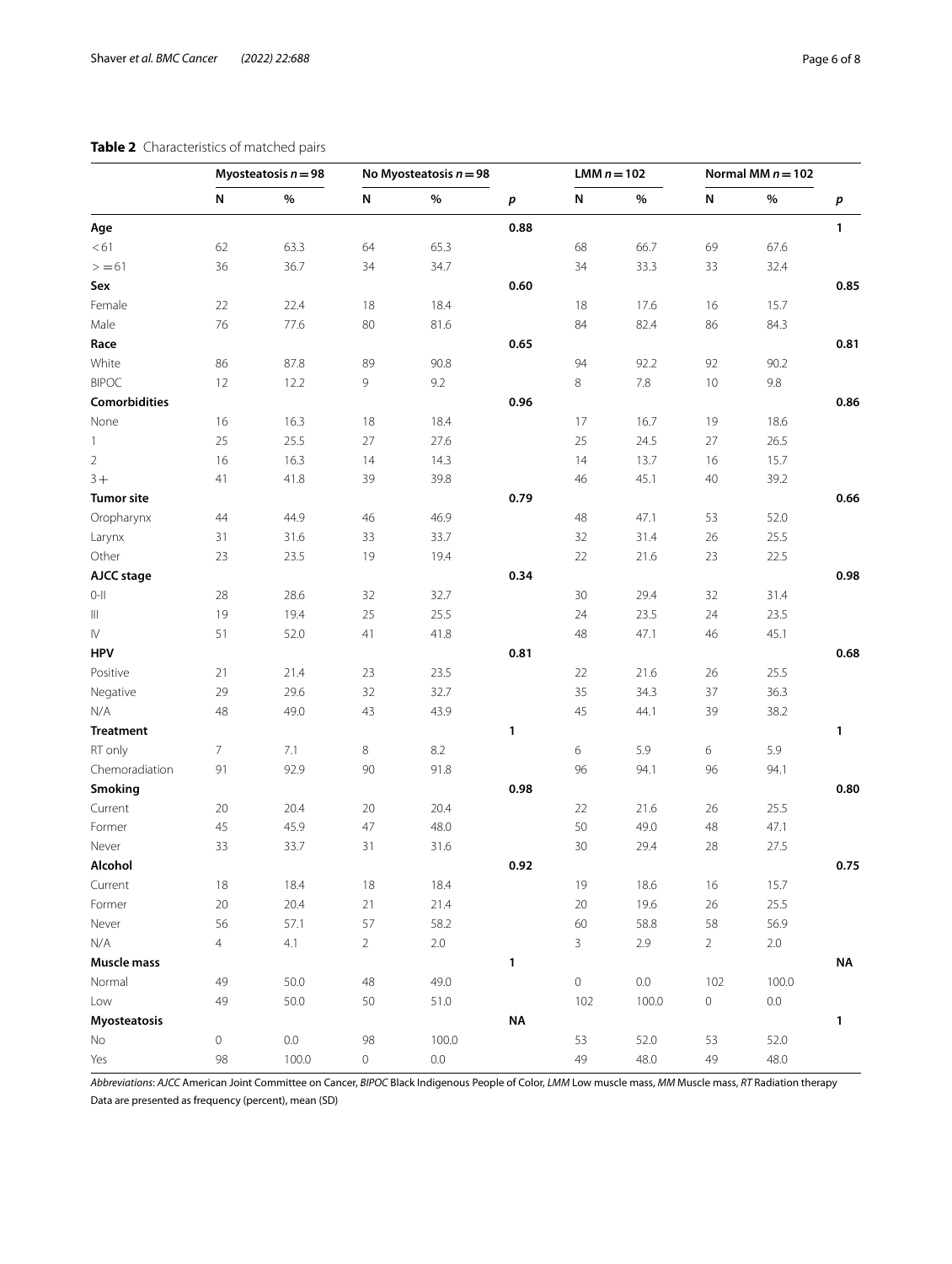

<span id="page-6-1"></span>All patients were managed by one radiation oncologist which allowed for consistency in care decisions.

The study also had some limitations. The study contains patients with multiple cancer sites, however an attempt was made to control for this by including it in the final model. The study is also a single-center study and so its fndings may not be broadly applicable.

The pre-treatment prevalence of myosteatosis and low muscle mass was 37.2 and 33.5%, respectively. Both myosteatosis and low muscle mass were signifcantly associated with mortality. The question of musculature and treatment efects requires more study so as to determine an appropriate and feasible response. Diagnostic and planning imaging could potentially be utilized to give early and specifc body composition and malnutrition information to the healthcare team in an effort to improve outcomes.

#### **Abbreviations**

AJCC: American Joint Committee on Cancer; BMI: Body mass index; CCRT: Concomitant chemoradiation therapy; CT: Computed tomography; HNC: Head and neck cancer; HU: Hounsfeld Units; HPV: Human papilloma virus; IMAT: Intermuscular adipose tissue; Kg: Kilograms; LMM: Low Muscle Mass; MM: Mus‑ cle Mass; OR: Odds ratios; RPCCC: Roswell Park Comprehensive Cancer Center; SAT: Subcutaneous adipose tissue; SMD: Skeletal muscle density; SMI: Skeletal muscle index; TAT: Total adipose tissue; VAT: Visceral adipose tissue.

#### **Supplementary Information**

The online version contains supplementary material available at [https://doi.](https://doi.org/10.1186/s12885-022-09751-6) [org/10.1186/s12885-022-09751-6](https://doi.org/10.1186/s12885-022-09751-6).

<span id="page-6-0"></span>**Additional fle 1: Supplemental Figure 1.** Inclusion Flow Chart.

#### **Acknowledgements**

The authors would like to acknowledge Kelsey Smith, PA for her tireless efforts to provide excellent care of these patients.

#### **Authors' contributions**

ALS Conceptualization, data curation, formal analysis, writing-original draft, writing-review and editing. MP Conceptualization, supervision, resources, software, data curation and maintenance, writing-original draft, writing-review and editing. AKS Conceptualization, funding acquisition, project administration, supervision, resources, software, methodology, data curation and maintenance, writing-review and editing. SJM Data curation, formal analysis, writing-review and editing. MF Data curation, writing-review and editing. GW Formal analysis, writing-review and editing. AR Supervision, resources, writingreview and editing. HOB Writing-original draft, writing-review and editing. KN Conceptualization, supervision, writing-original draft, writing-review and editing. The author(s) read and approved the fnal manuscript.

#### **Funding**

This work was supported by the National Cancer Institute Interdisciplinary Training in Cancer Epidemiology Grant (T32CA113951). This work was also supported by the National Cancer Institute Cancer Center Support Grant (5P30CA016056-42). Funding source had no role in study design, data collec‑ tion, data analysis, data interpretation, or writing of the report.